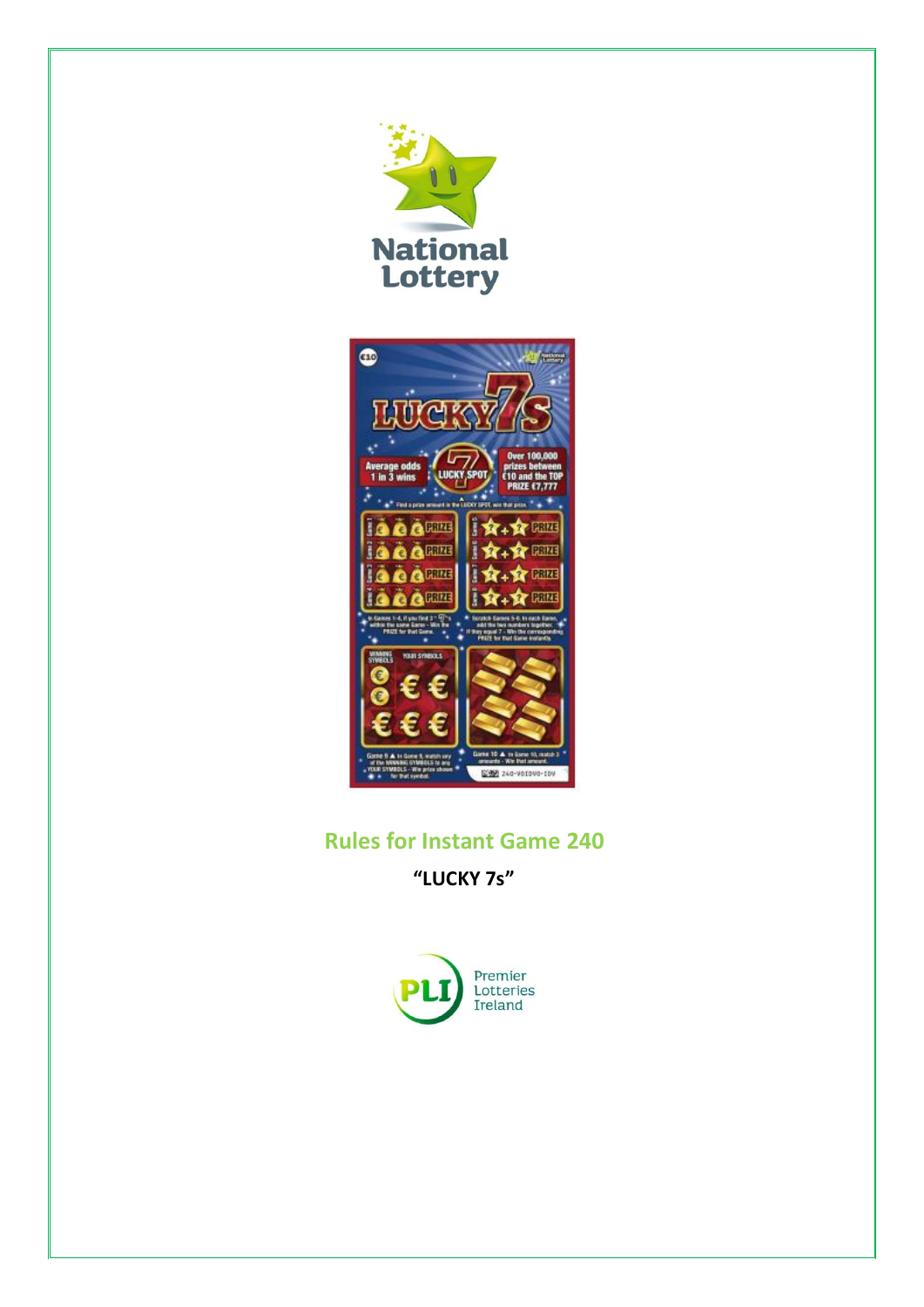**This page is deliberately blank.**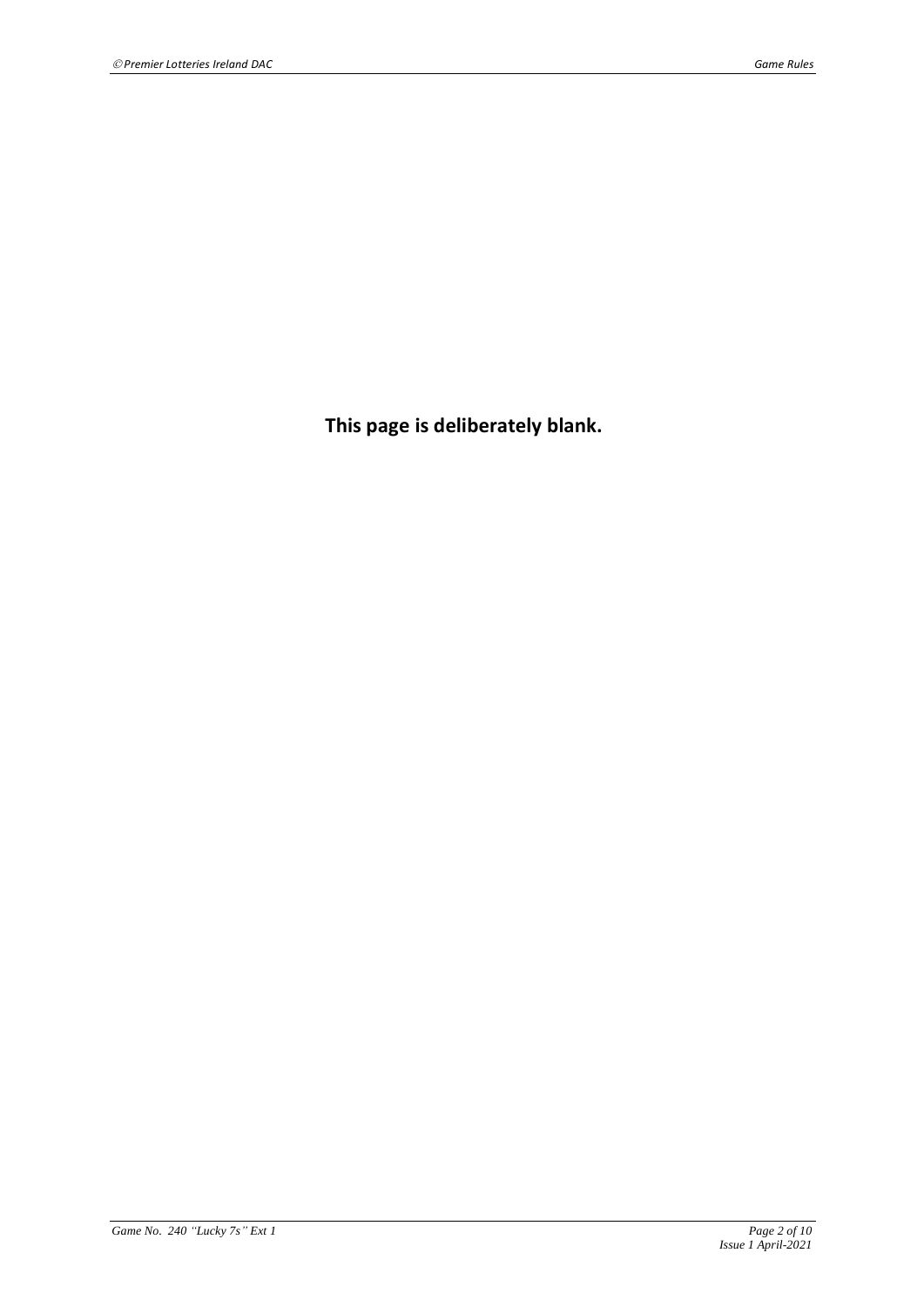# **The National Lottery**

## **Rules for Instant Game 240 Lucky 7s**

The following sets forth the game rules for an instant lottery game (hereinafter known as "**Lucky 7s**") which is to be operated by Premier Lotteries Ireland Designated Activity Company (hereinafter known as 'the Company') as part of The National Lottery.

The game will commence on a date to be announced, and will continue until the official offsale date of 30<sup>th</sup> April, 2022.

The last date for the claiming of any Instant Prize in Game 240 Lucky 7s is 29<sup>th</sup> July, 2022.

These game rules have been approved by the Regulator in accordance with Section 45 of The National Lottery Act 2013.

## **General**

- 1. These Game Rules are governed by The National Lottery Act 2013 and the General Rules for National Lottery Games.
- 2. The Company reserves the right to vary these Game Rules subject to the consent of the Regulator.
- 3. The official address to which correspondence must be sent is:

#### **The National Lottery**

#### **Abbey Street Lower**

#### **Dublin 1**

4. A code of practice governing relations between participants in National Lottery games and the National Lottery is available to download from the National Lottery's website [www.lottery.ie.](http://www.lottery.ie/)

## **Definitions**

The following words and terms will have the following meanings unless the context clearly indicates otherwise:

- 1. **Act** means The National Lottery Act 2013.
- 2. **Bar-code** means the machine-readable arrangement of numbers and parallel lines of different widths printed on the back of each Ticket which can be electronically scanned.
- 3. **Book** means a batch of 10 fan-folded Tickets bearing a common Book number.
- 4. **Chief Executive** means the person appointed by the Company for the time being to be its Chief Executive or any other person to whom the Chief Executive's authority is lawfully delegated.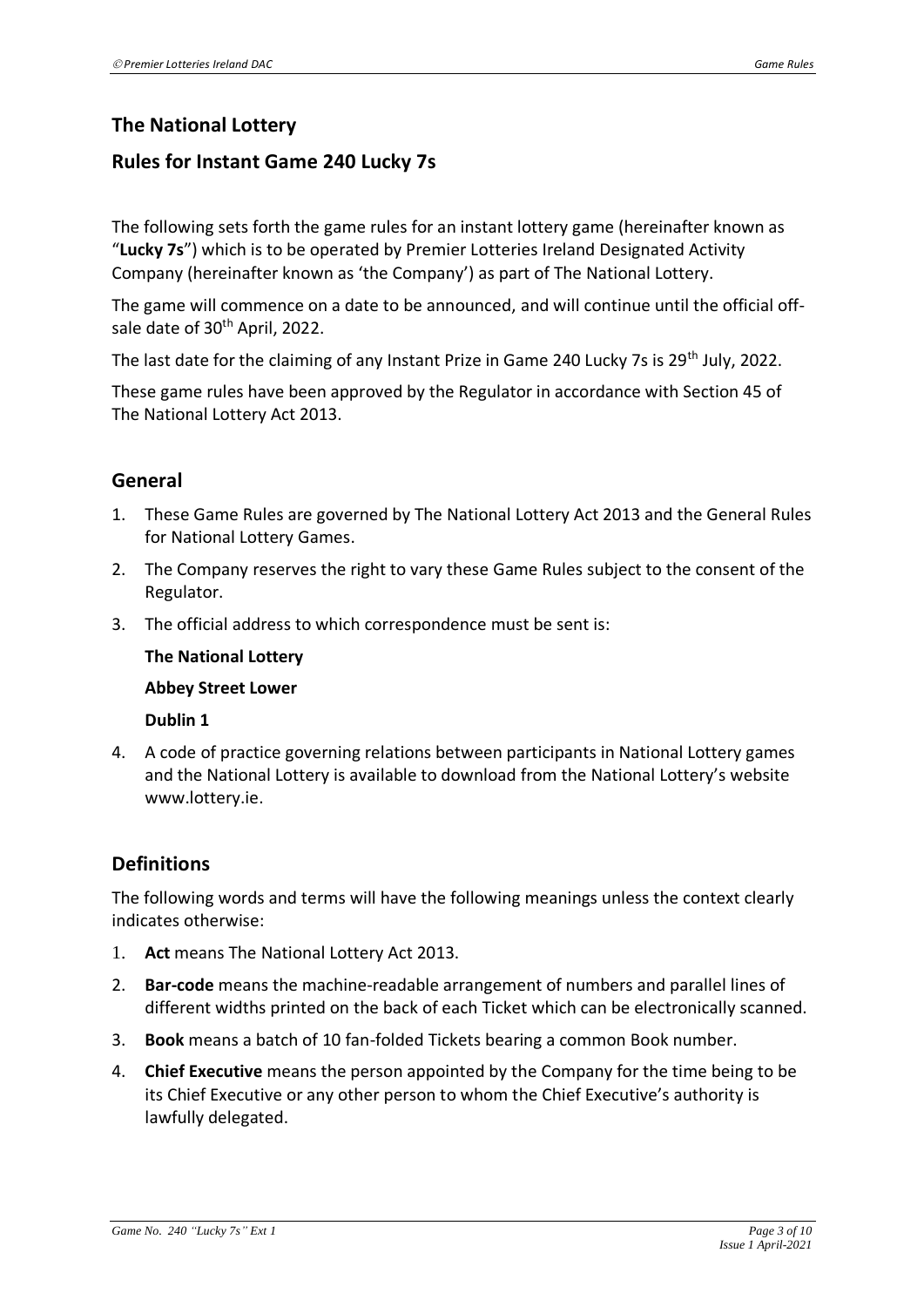- 5. **Data Matrix Bar-code** means the machine-readable arrangement of numbers and black and white cells printed on the front of the Ticket under the scratch-off covering which can be electronically scanned for the purposes of validation.
- 6. **Game/Book/Ticket Number** means the 12-character numeric code printed to show on the bottom of the Ticket below the scratch-off areas and on the back of each Ticket.

#### 7. **Instant Prize means**:

#### **Lucky Spot**

The prize that is won when a Player reveals a prize amount in the LUCKY SPOT Play Area of a single Ticket.

#### **Games 1-4**

The prize that is won when a Player reveals three symbols on the same horizontal line in the 'Games  $1 - 4$ ' Play Area of a single Ticket.

#### **Games 5 - 8**

The prize that is won when a Player reveals two numbers that add up to 7 on the same horizontal line in the 'Games 5-8' Play Area of a single Ticket.

#### **Game 9**

The prize that is won when a Player matches any WINNING SYMBOLS to any YOUR SYMBOLS in the 'Game 9' Play Area of a single Ticket.

#### **Game 10**

The prize that is won when a Player matches three cash amounts in the 'Game 10' Play Area of a single Ticket.

- 8. **Play Area** means the latex-covered panels on the front of the Ticket.
- 9. **Play Symbols** mean the cash amounts or symbols which appear in the Play Areas, along with their matching captions. These cash amounts, symbols, and captions will be derived from the following sets:

٩

## **Lucky Spot**

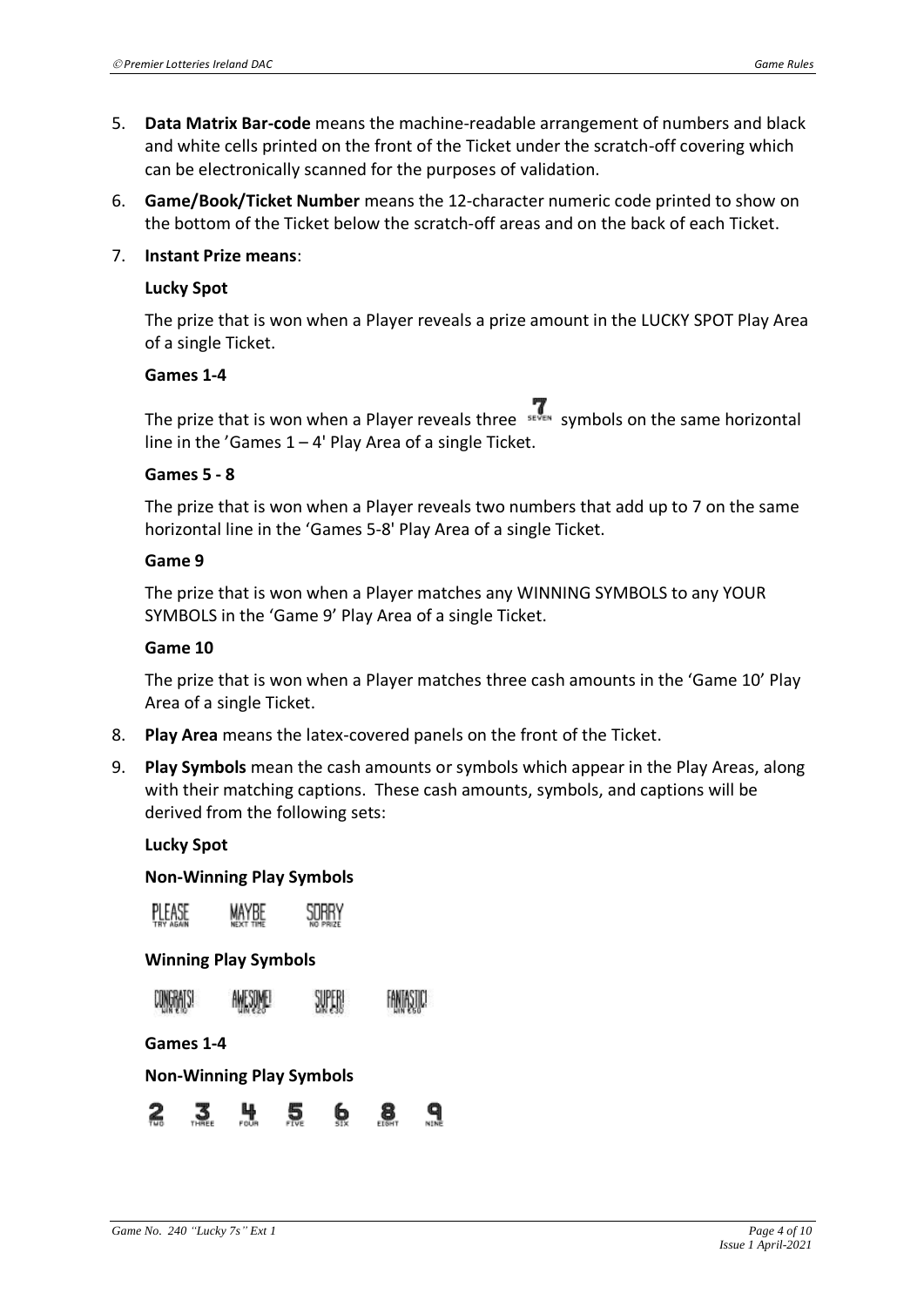#### **Winning Play Symbol**

 $\mathbf{z}$ 

## **Games 5-8 Play Symbols**

01 02 03 04 05 06

## **Game 9 Play Symbols**

**\$ 4 0 U 3 0 % 3 % 1 5 % 4 %** 

#### **Games 1-9 Cash Amounts**

|                   |  |  | $\epsilon$ 10 $\epsilon$ 20 $\epsilon$ 30 $\epsilon$ 50 $\epsilon$ 100 $\epsilon$ 200 $\epsilon$ 300 $\epsilon$ 500 |  |
|-------------------|--|--|---------------------------------------------------------------------------------------------------------------------|--|
| €7777<br>7TH0U777 |  |  |                                                                                                                     |  |

#### **Game 10 Cash Amounts**

|                          |  |  | $\xi$ 10 $\xi$ 20 $\xi$ 30 $\xi$ 50 $\xi$ 100 $\xi$ 200 $\xi$ 300 $\xi$ 500 |  |
|--------------------------|--|--|-----------------------------------------------------------------------------|--|
| €7777<br><b>7TH0U777</b> |  |  |                                                                             |  |

- 10. **Regulator** means the person appointed as Regulator of the National Lottery under Section 7 of the Act or the Minister acting under Section 8 of the Act.
- 11. **Retail Sales Agent** means a person(s), corporate body or partnership appointed by the Company to be a National Lottery sales agent at specified location(s) under Section 42 of the Act.
- 12. **The Company** means Premier Lotteries Ireland Designated Activity Company.
- 13. **The Minister** means the minister for Public Expenditure and Reform or his successor in title.
- 14. **Ticket** means a National Lottery **Lucky 7s** Ticket.
- 15. **Validation/Security Number** means the multi-digit numeric code which appears underneath the removable covering on the front of the Ticket and enables validation.
- 16. **Weighted Average Prize Percentage** means 69.00% of the value of all Tickets in the game.

## **Governing Law and Rules**

In purchasing a Ticket, the purchaser agrees to abide by the Law of Ireland, the Act, The General Rules for National Lottery Games and these Game Rules.

## **Ticket Price**

The price of a **Lucky 7s** Ticket will be €10.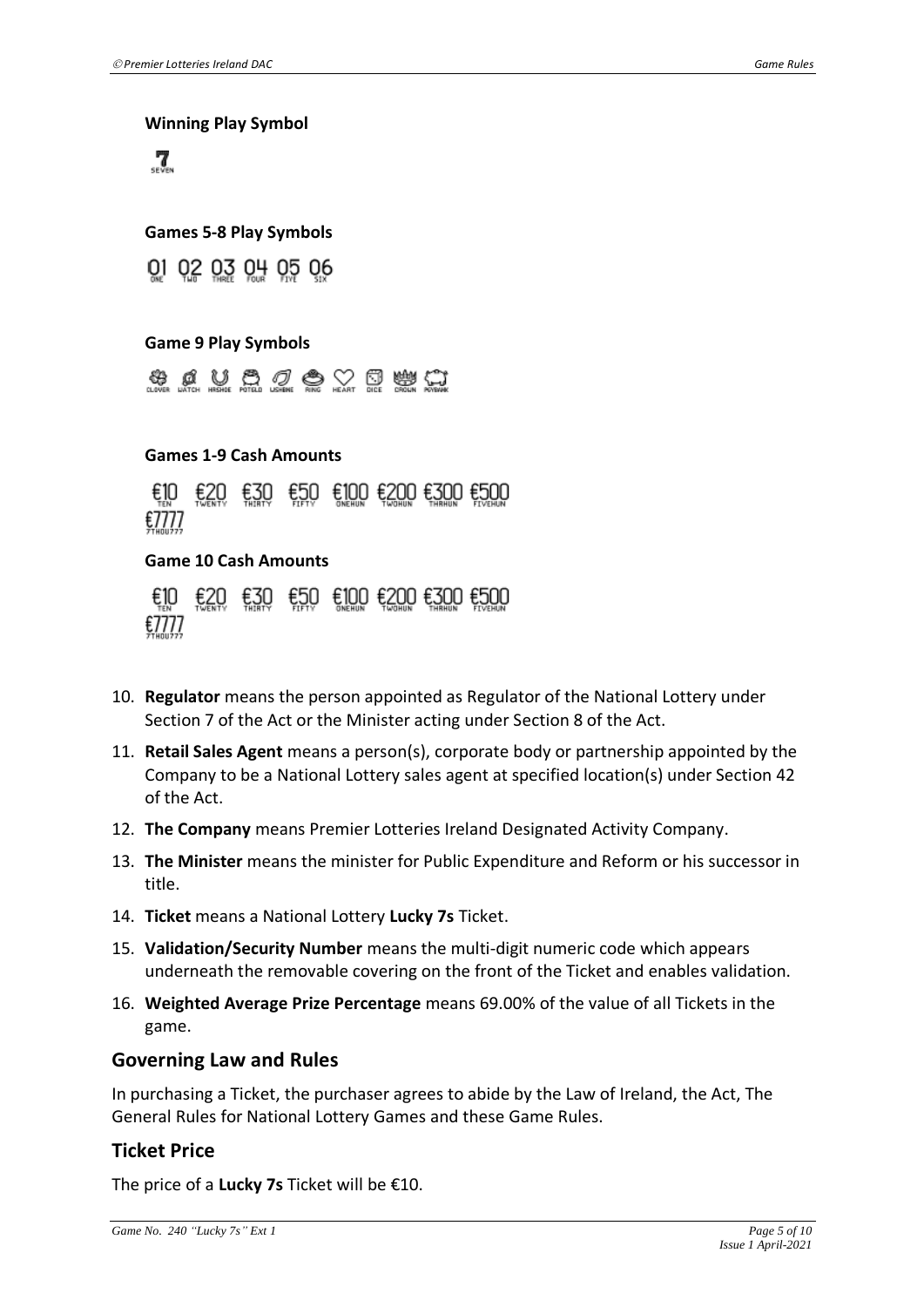## **Purchase and Prize Restrictions**

No Ticket shall be purchased by, and no Instant Prize shall be paid to, any officer or employee of the Company or any contractor or sub-contractor involved in the production of Lucky 7s Tickets or any other person prohibited by the Act from purchasing, owning, or claiming on a Ticket.

## **Prosecution**

Any person who alters or attempts to alter a Ticket with a view to obtaining an Instant Prize, or any person who purchases, owns, or claims on a Ticket and is not entitled to do so, is liable to criminal prosecution.

## **Retail Sales Agent Conduct**

- 1. Retail Sales Agents are prohibited from exchanging books with other Retail Sales Agents.
- 2. Prior to payment of any Instant Prize, Retail Sales Agents must verify the win through the central validation system.
- 3. Retail Sales Agents must denote completed payment of a winning Ticket by punching a hole through the Bar-Code on the Ticket and retaining the Ticket until the book has been sold.
- 4. Retail Sales Agents are prohibited by law from selling National Lottery Tickets to persons under 18 years of age.

## **Determination of Prize Winners**

- 1. The owner of a Ticket containing a prize amount in the Lucky Spot Play Area on a single Ticket shall be entitled to the Instant Prize shown for that game.
- 2. The owner of a Ticket containing three stress play symbols on the same horizontal line in the Game 1, Game 2, Game 3 and Game 4 Play Areas of a single Ticket shall be entitled to the Instant Prize amount shown for that game.
- 3. The owner of a Ticket containing two numbers that add up to 7 on the same horizontal line in the Game 5, Game 6, Game 7 and Game 8 Play Areas of a single Ticket shall be entitled to the Instant Prize amount shown for that game.
- 4. The owner of a Ticket who matches any of the WINNING SYMBOLS to any YOUR SYMBOLS in the Game 9 Play Areas of a single Ticket shall be entitled to the Instant Prize amount shown for that symbol.
- 5. The owner of a ticket who matches three cash amounts in the Game 10 Play Area of a single Ticket shall be entitled to an Instant Prize of the matched cash amount shown for that game.
- 6. The owner of a ticket may win a cash amount on Games 1 to 10 and/or Lucky Spot or a combination of wins on a single **Lucky 7s** Ticket, in which case the ticket owner shall be entitled to the sum of those cash amounts.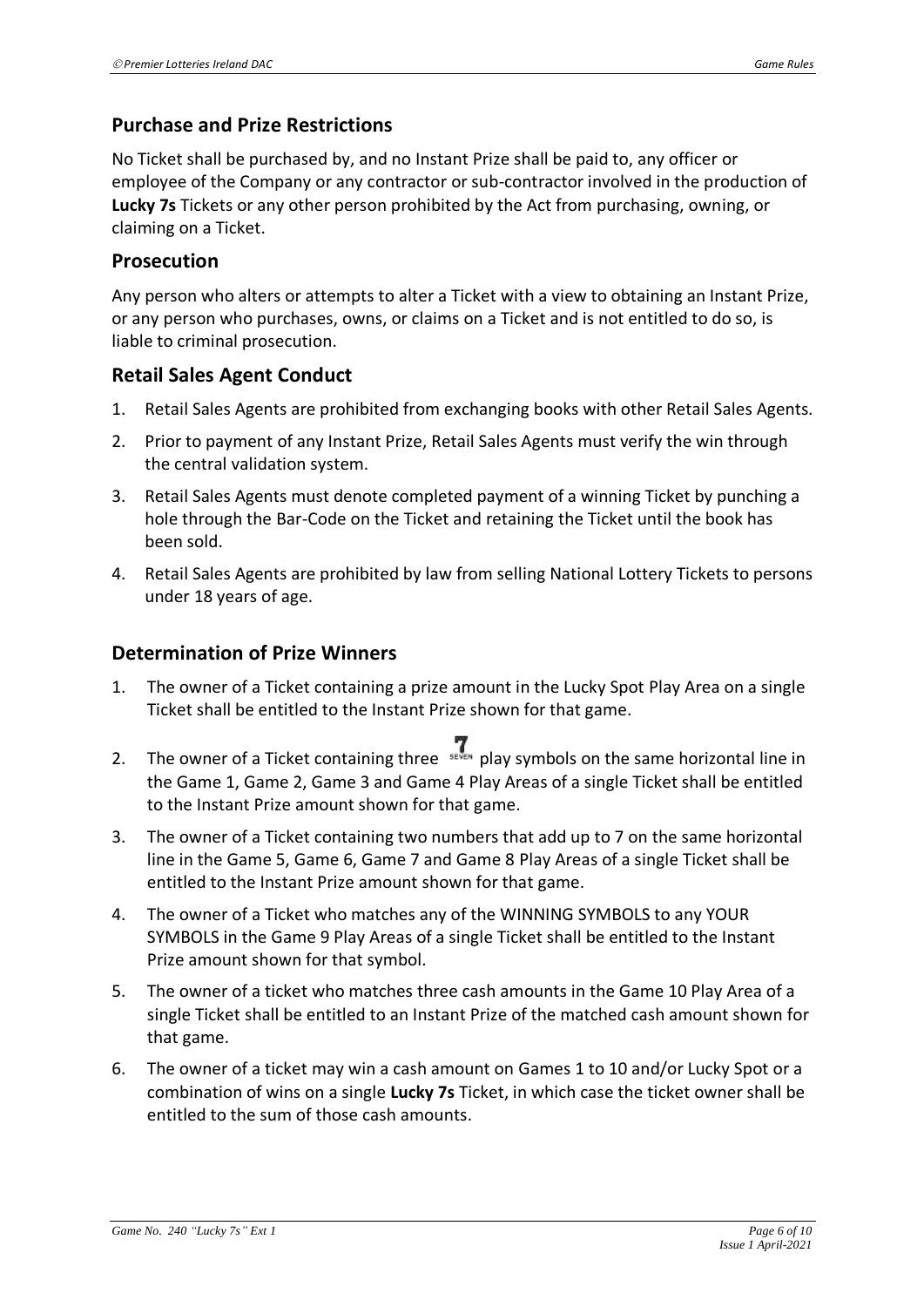# **Ticket Validation**

To be a valid **Lucky 7s** National Lottery Ticket the following conditions must be met:

- 1. Exactly one Play Symbol and its correct caption must appear in the Lucky Spot Play Area.
- 2. Exactly sixteen Play Symbols and their correct captions must appear in the Games 1-4 Play Area.
- 3. Exactly twelve Play Symbols and their correct captions must appear in the Games 5-8 Play Area.
- 4. Exactly twelve Play Symbols and their correct captions must appear in the Game 9 Play Area.
- 5. Exactly eight Play Symbols and their correct captions must appear in the Game 10 Play Area.
- 6. Play Symbols and their correct captions must be present in their entirety, must be fully legible and must be printed in grey/black ink.
- 7. The Validation/Security Number must be present in its entirety, must be fully legible, must be printed in grey/black ink and must correspond, using the Company's codes, to the apparent Play Symbols on the Ticket.
- 8. The Ticket must be fully intact.
- 9. The Game/Book/Ticket Number must be present in its entirety, must be fully legible, and must be printed in grey/black ink.
- 10. The Bar-code must be present in its entirety, must be readable, and must be printed in grey/black ink.
- 11. The Data Matrix Bar-code must be present in its entirety, must be readable and must be printed in grey/black ink.
- 12. The Ticket must not be mutilated, altered, unreadable, or tampered with in any manner.
- 13. The Ticket must not be counterfeit in whole or in part.
- 14. The Ticket must have been issued by the Company in an authorised manner.
- 15. The Ticket must have been purchased through an authorised Retail Sales Agent before the official close of Game.
- 16. The Ticket must not be stolen.
- 17. The Play Symbols, Game/Book/Ticket Number and Validation/Security Number must be right-side-up and not reversed in any manner.
- 18. The Ticket must be complete, not blank, or partially blank, must not have a hole punched through it, must not be miscut, must not be marked void, and must have exactly forty nine Play Symbols and their correct captions across the 'Lucky Spot' game and Games 1 - 10, exactly one Validation/Security Number and exactly one Game/Book/Ticket Number on both the front and the back.
- 19. The Validation/Security Number of all winning Tickets must appear on the Company's official file, and only one Instant Prize payment will be made on any individual winning Ticket.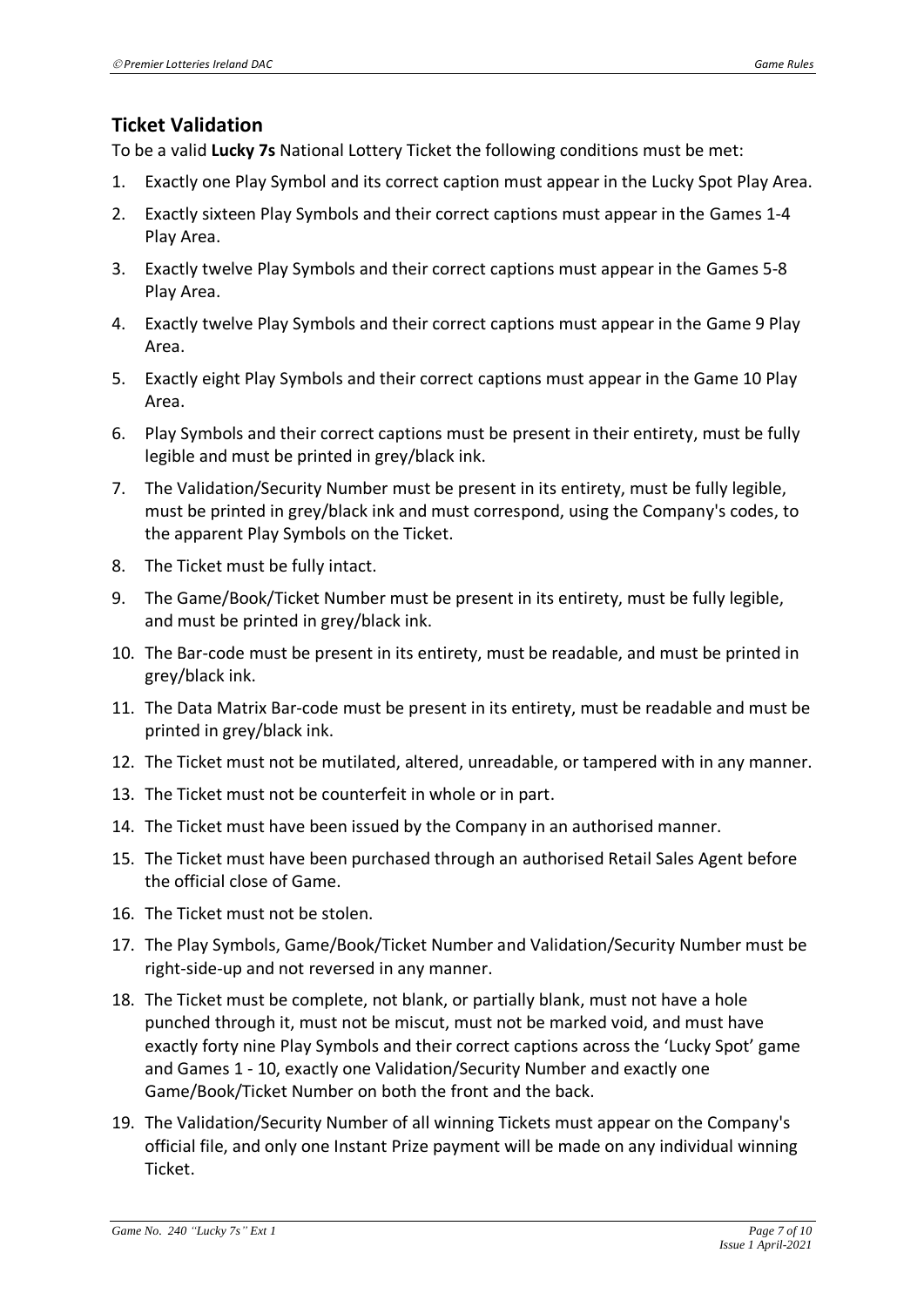- 20. The Ticket must not be misregistered, defective, or produced in error.
- 21. Each of the Play Symbols and it's caption appearing on the Ticket must be printed in accordance with the official font schedule for Game 240 Lucky 7s as agreed between the Company and the Ticket manufacturer.
- 22. The Validation/Security Number must be printed in accordance with the official font schedule for Game 240 Lucky 7s as agreed between the Company and the Ticket manufacturer.
- 23. The Game/Book/Ticket Number must be printed in accordance with the official font schedule for Game 240 Lucky 7s as agreed between the Company and the Ticket manufacturer.
- 24. The display printing must not be irregular in any respect.
- 25. The Ticket must pass all additional confidential validation tests of the Company. Any Ticket not passing all the validation tests mentioned is void and is ineligible for any Instant Prize. In all cases of doubt the decision of the Company will be final and binding. However, the Company may, at its discretion, replace an invalid Ticket with an unplayed Ticket or Tickets. Should a defective Ticket be purchased the only responsibility of the Company shall be the replacement of the defective Ticket with an unplayed Ticket of equivalent sales price.

## **Ticket Responsibility**

- 1. The Company will not be responsible for lost or stolen Tickets.
- 2. The Company will not be responsible for Tickets redeemed in error for a lower Instant Prize at a Retail Sales Agent location. In the event that the matter cannot be resolved directly with the relevant Retail Sales Agent, then the winner can contact the Company requesting that the Company follow up with the Retail Sales Agent, as appropriate.
- 3. The Company shall not be obliged to pay any Instant Prizes which are not claimed on or before 29th July, 2022.
- 4. Where a winning Ticket is presented either to the Company or its authorised Retail Sales Agent by a person other than the purchaser and the Ticket passes all the Company's validation tests, the payment of the Instant Prize shall discharge the Company from any liability to the purchaser. In all other cases, the Company will be discharged from any liability after payment of Instant Prizes.

## **Payment of Prizes**

- 1. Instant Prizes of €10, €20, €30, €50 and €100 may be redeemed:
	- a) in exchange for a completed winning Ticket and following Ticket validation procedure at:
		- any Retail Sales Agent; and
		- all Prize Claim Centre Agents; and
		- National Lottery Headquarters; or
	- b) by posting the signed Ticket, complete with name and address, to the Company's headquarters at the claimant's sole risk.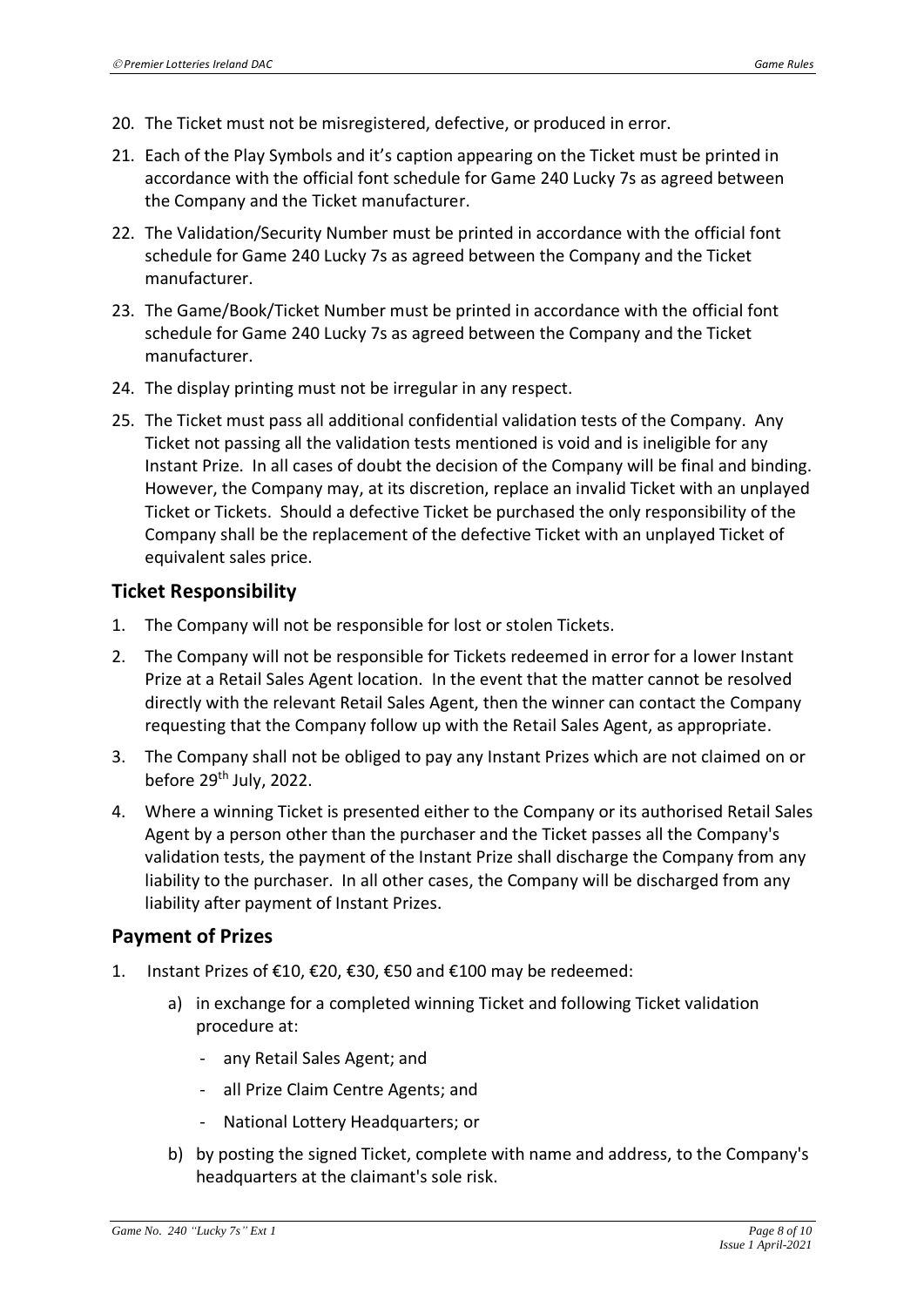- 2. Instant Prizes of €200, €300 and €500 may be redeemed:
	- a) in exchange for a completed winning Ticket and following Ticket validation procedure at:
		- a Retail Sales Agent, with the Retail Sales Agent's consent; and
		- all Prize Claim Centre Agents; and
		- National Lottery Headquarters; or
	- b) by posting the signed Ticket complete with name and address, to the Company's headquarters at the claimant's sole risk (for Instant Prizes of €500 a copy of suitable Photo ID (e.g. passport, driving licence etc.) must be included.
- 3. Instant Prizes of €7,777 may be redeemed:
	- a) in exchange for a completed winning Ticket and following Ticket validation procedure at all Prize Claim Centre Agents; or
	- c) by posting the Ticket, together with a completed claim form and a copy of suitable Photo ID (e.g. passport, driving licence etc.), to the Company's headquarters at the claimant's sole risk.
	- b) in exchange for a completed winning Ticket and following Ticket validation procedure at National Lottery Headquarters.
- 4. A list of the Prize Claim Centre Agents is available at [www.lottery.ie](http://www.lottery.ie/)
- 5. Instant Prizes must be claimed within 90 days of the announced end of the game.
- 6. The Company will be discharged from any liability after payment or posting of Instant Prizes.
- 7. The official game off-sale date for Game 240 Lucky 7s is 30<sup>th</sup> April, 2022.
- 8. The last date for the claiming of any Instant Prize in Game 240 Lucky 7s is 29<sup>th</sup> July, 2022 (90 days after the official game end date) and any unclaimed Instant Prizes will be forfeited after this date. The unclaimed prize money shall be allocated to a special reserve fund to be utilised by the Company in accordance with the National Lottery Licence.

## **Instant Prizes**

- 1. The total number of Instant Prize winning Tickets in the game as designed shall be no less than 219,768.
- 2. The total value of all Instant Prizes that are available to win in the game represents 69.00% of the value of all Tickets in the game, being the Weighted Average Prize Percentage.
- 3. The odds of winning an Instant Prize are 1 in 3.00 on average.
- 4. At time of purchase some Instant Prizes may have already been won.